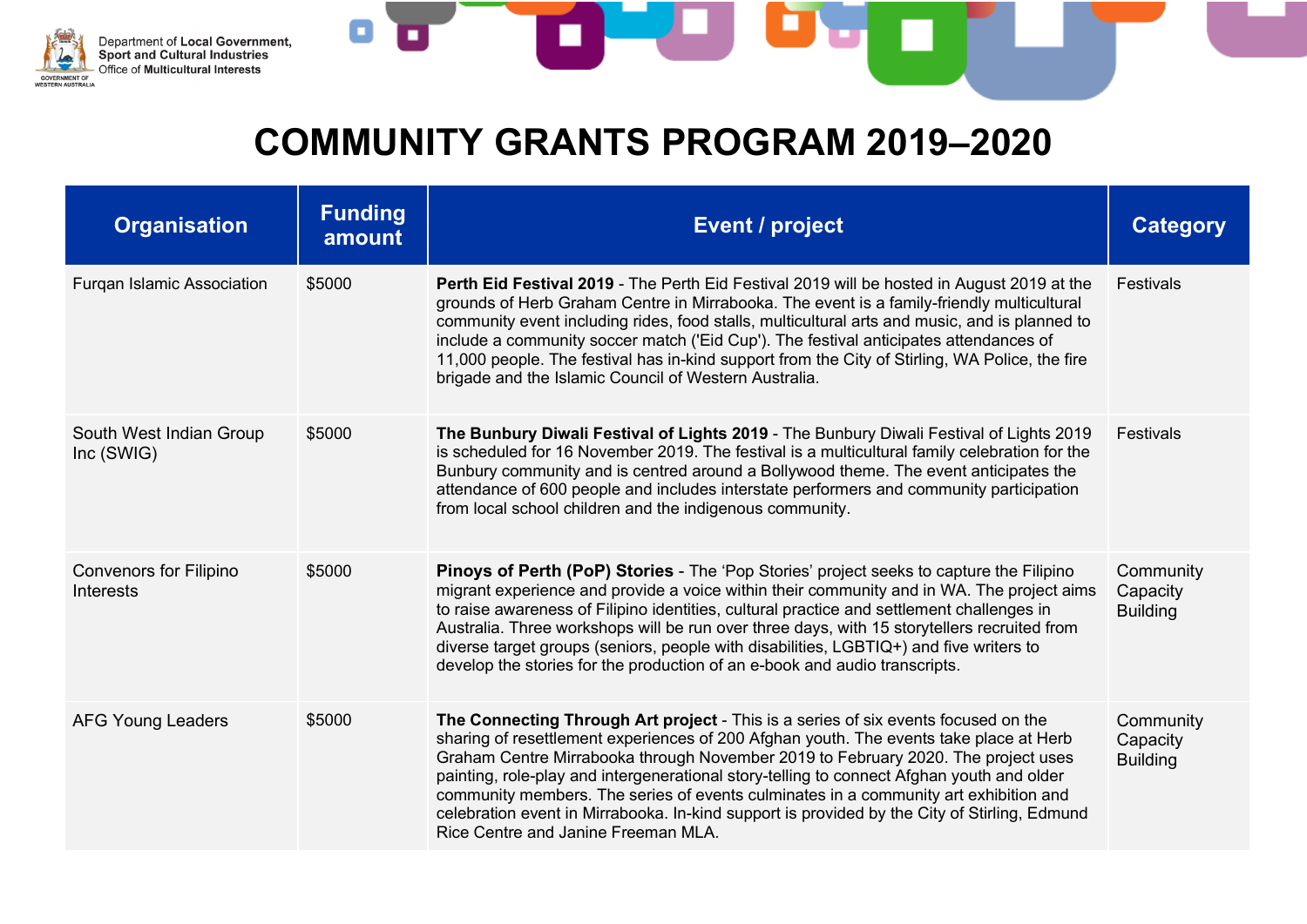

| <b>Organisation</b>                               | <b>Funding</b><br>amount | <b>Event / project</b>                                                                                                                                                                                                                                                                                                                                                                                                                                                                                                   | <b>Category</b>                          |
|---------------------------------------------------|--------------------------|--------------------------------------------------------------------------------------------------------------------------------------------------------------------------------------------------------------------------------------------------------------------------------------------------------------------------------------------------------------------------------------------------------------------------------------------------------------------------------------------------------------------------|------------------------------------------|
| Organisation of African<br>Community of WA Inc    | \$5000                   | Kaleidoscope Initiative Network (KIN) Group Competency Development - The KIN<br>Group Competency development project includes a series of workshops for up to 40<br>community leaders on topics such as organisational planning, financial sustainability,<br>marketing and promotion, volunteer management, and cultural competency. The<br>workshops are scheduled for November 2019 to February 2020 and aim to assist<br>leaders to become more efficient organisational managers.                                   | Community<br>Capacity<br><b>Building</b> |
| South Sudan Community<br>Association of WA        | \$30,000                 | <b>Nurturing Families</b> - Nurturing Families is a series of six-eight parenting workshops for<br>South Sudanese families, that aims to provide culturally appropriate parenting support<br>and explore issues of family breakdown. The project also aims to enhance integration<br>and improve engagement between South Sudanese parents and services/agencies in<br>the children and family support sector, as well as with local governments.                                                                        | Strategic<br>Projects                    |
| Perth Indonesian<br>Community Inc                 | \$5000                   | Forrest Place Multicultural Festival and Food Bazaar 2020 - The Perth Indonesian<br>Community and Malay Association of WA will present a family-friendly multicultural<br>experience comprising live performances, food stalls and workshop activities on 14<br>March in Forrest Place, Perth. While the festival centres around Indonesian community<br>culture, almost 50 cultural organisations will participate as performers, vendors and<br>promoters. The event is expected to be attended by up to 2000 people.  | <b>Festivals</b>                         |
| Centre for Thai Language<br>and Culture of WA Inc | \$4000                   | Loy Krathong Festival 2019 - This free family-friendly festival to be held on 17<br>November at Ozone Reserve, East Perth aims to invite the community to participate in<br>this major event on the Thai cultural calendar. The event will highlight colourful and<br>enthralling traditions of Loy Krathong including a program of traditional dance and<br>music, Muay Thai boxing demonstrations, a beauty pageant and culminate in the<br>launching of floating krathongs into Lake Vasto under a fireworks display. | Festivals                                |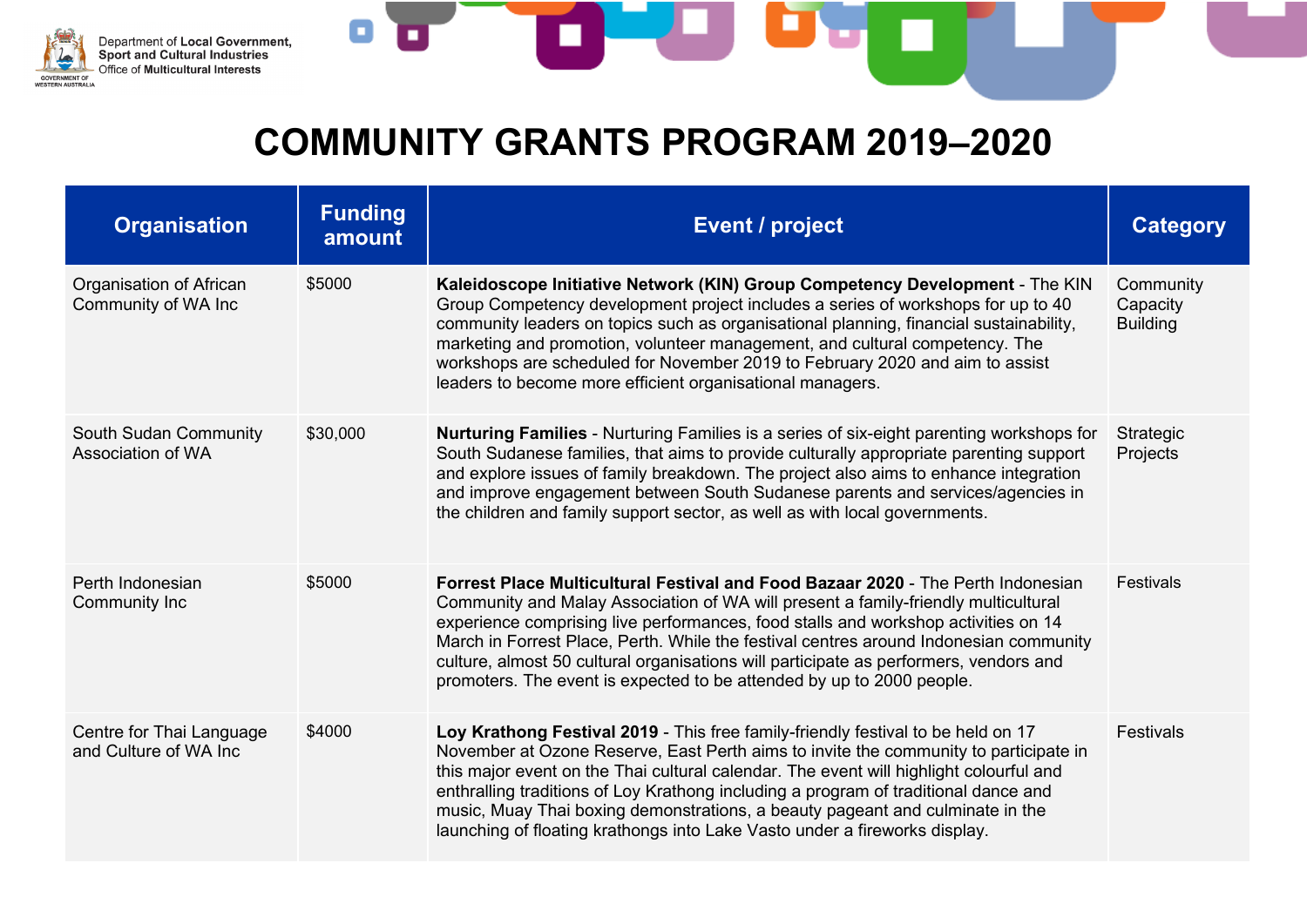

| <b>Organisation</b>                                                                  | <b>Funding</b><br>amount | <b>Event / project</b>                                                                                                                                                                                                                                                                                                                                                                                                                                                                           | <b>Category</b>                          |
|--------------------------------------------------------------------------------------|--------------------------|--------------------------------------------------------------------------------------------------------------------------------------------------------------------------------------------------------------------------------------------------------------------------------------------------------------------------------------------------------------------------------------------------------------------------------------------------------------------------------------------------|------------------------------------------|
| Korean Association of WA                                                             | \$5000                   | Lunar New Year Festival 2020 - The students, teachers and committee of the Korean<br>Language School based in the Mount Lawley SHS campus will host a Korean Lunar<br>New Year Festival on 22 February 2020. The highly interactive program of cultural<br>activities includes making and eating symbolic food such as rice cake soup (Tteokguk)<br>and traditional rice cakes with filling (tteok), wearing traditional dress (Hanbok), playing<br>folk board games (Yut Nori) and kite-making. | Festivals                                |
| <b>Bunbury Chinese New Year</b><br>auspiced by Bunbury<br><b>Multicultural Group</b> | \$5000                   | Bunbury Chinese New Year Festival 2020 - This annual community-run street festival<br>to be held on 7 March encourages the whole Bunbury and broader South West<br>community to participate in a full program of participatory activities, performances and<br>traditional food experiences along and within the buildings of a decorated Victoria<br>Street. Traditional Chinese activities are run by the community and local service<br>providers.                                            | Festivals                                |
| <b>WA Russian Education</b><br><b>Cultural Centre Inc.</b><br>(WARECC)               | \$5000                   | <b>Russian Camp 2020</b> - The project comprises a series of music, drama, sport and<br>cultural activities delivered predominately in Russian to be hosted over 28-31 January<br>2020 in Bickley Outdoor Recreation Camp. 20 parents and at least 50 young people<br>aged 5-18 years will be engaged with the aims to reinforce Russian language learning<br>in a practical environment, celebrate the cultural diversity within the Russian and<br>Russian-speaking community.                 | Community<br>Capacity<br><b>Building</b> |
| <b>Burundian Twa Community</b><br>in Perth Inc                                       | \$5000                   | Youth Cultural Program - This project aims to encourage young people aged 10-18<br>years old from the Twa community to maintain their culture and traditions, while<br>simultaneously promoting messages of drug and alcohol prevention. The program<br>running December 2019 to April 2020 comprises a schedule of music, dance and<br>drumming workshops led by community leaders with participation from health service<br>providers and the WA Police community engagement unit.             | Community<br>Capacity<br><b>Building</b> |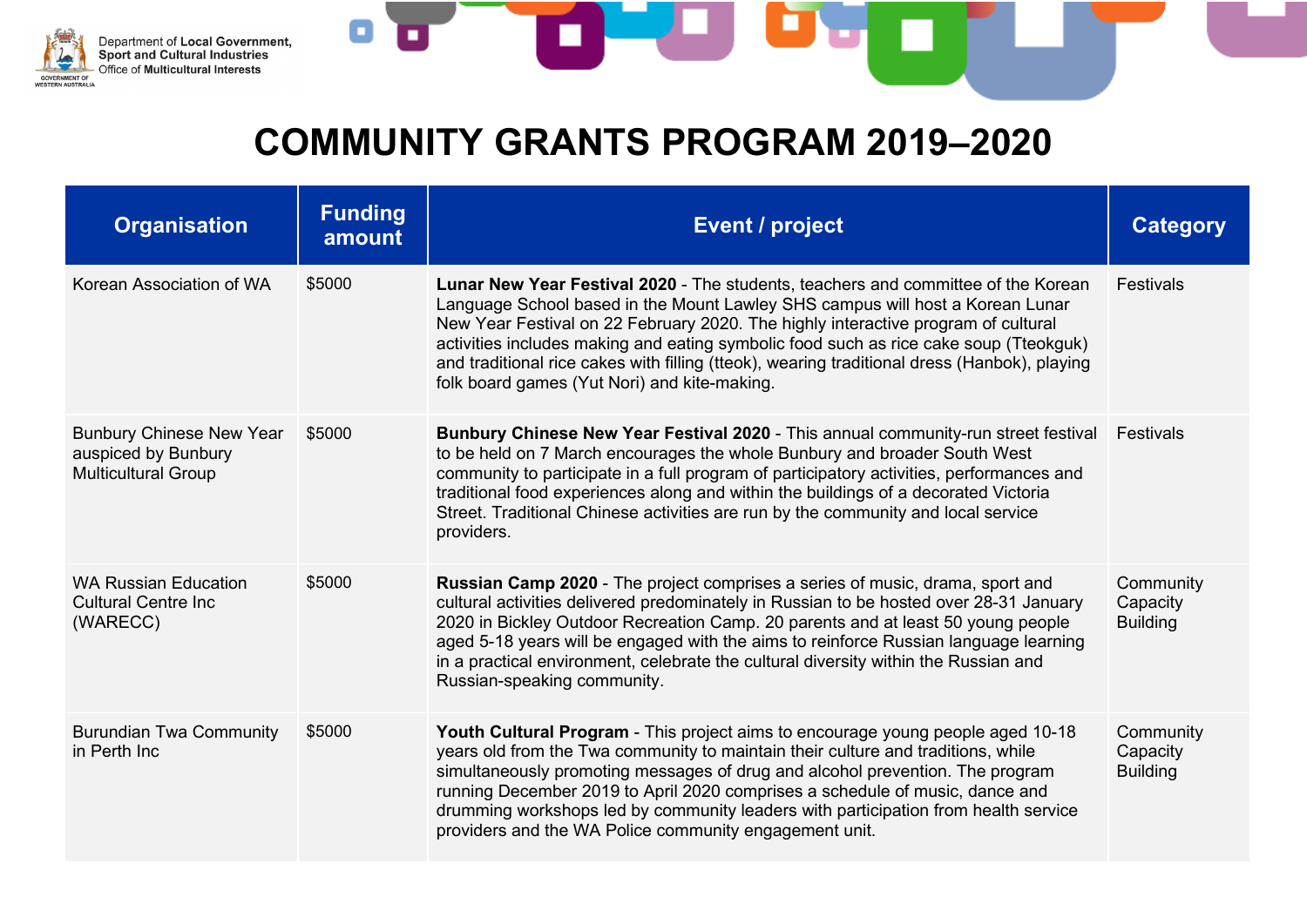

۸

| <b>Organisation</b>                                                                                                      | <b>Funding</b><br>amount | <b>Event / project</b>                                                                                                                                                                                                                                                                                                                                                                                                                                                    | <b>Category</b>                          |
|--------------------------------------------------------------------------------------------------------------------------|--------------------------|---------------------------------------------------------------------------------------------------------------------------------------------------------------------------------------------------------------------------------------------------------------------------------------------------------------------------------------------------------------------------------------------------------------------------------------------------------------------------|------------------------------------------|
| <b>Courageous Women</b><br><b>Multicultural Network</b><br>auspiced by the<br>Organisation of African<br>Community of WA | \$5000                   | <b>CWMN Project</b> - This project aims to support the formalisation of the network and its<br>membership, develop a core program of social and health activities, and foster ongoing<br>partnerships with service providers through a year-long period of subsidised delivery.<br>Richmond Wellbeing and the City of Canning will participate as delivery partners, with<br>activities led by a team of five volunteers.                                                 | Community<br>Capacity<br><b>Building</b> |
| International Forum of<br><b>Reconciliation and Peace</b><br>(IFORAP)                                                    | \$5000                   | <b>IFORAP Board Capacity Building - Running in early 2020, this project will engage a</b><br>facilitator to assist in undertaking a stakeholder consultation and lead the IFORAP<br>board and its members through a strategic planning process based on the PESTLE<br>methodology. Participation from up to ten African community associations and groups<br>based in Perth will help IFORAP gain insight into the cultural considerations associated<br>with each group. | Community<br>Capacity<br><b>Building</b> |
| Many Colours of One<br>Australia Inc                                                                                     | \$5000                   | First Aid Matters - This activity will subsidise first aid training to over 50 women with<br>young children from Pakistani and CaLD communities. The target participants have<br>commonly moved from their countries with limited understanding of Australian culture<br>and its associated risks, such as swimming pools, traffic conditions and wildlife.                                                                                                               | Community<br>Capacity<br><b>Building</b> |
| Perth Lighthouse Inc                                                                                                     | \$3000                   | <b>Muslim Film Festival - The Muslim Film Festival will run 7-9 September 2019 at the</b><br>Backlot Perth theatre in West Perth and comprises a program of local and international<br>independent short films made by Muslim filmmakers or that tell Muslim stories. The<br>inaugural Perth festival anticipates attendances of over 600 people and will be followed<br>by a sister festival to be held in Melbourne the following week.                                 | Sponsorship                              |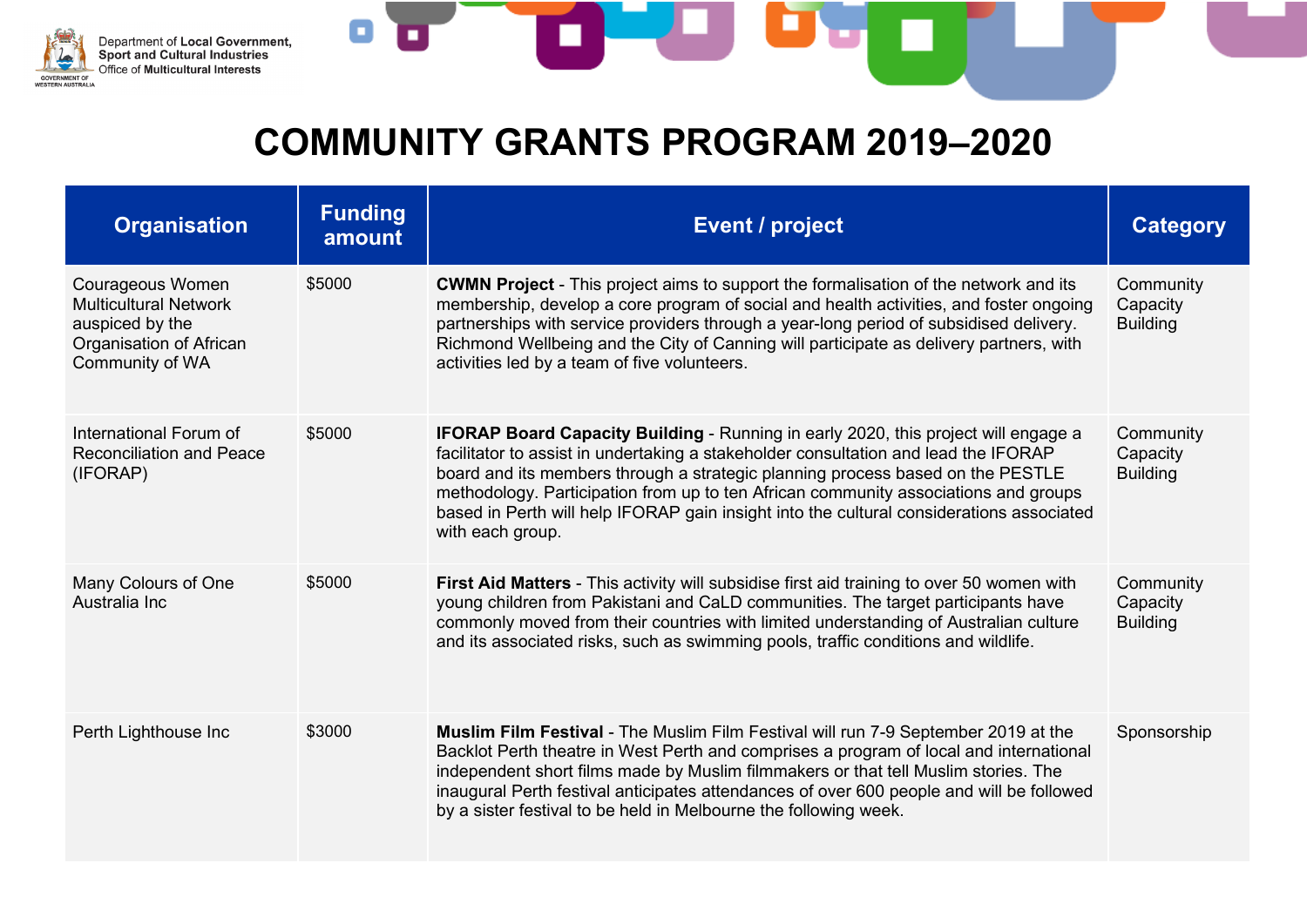

| <b>Organisation</b>                                                            | <b>Funding</b><br>amount | <b>Event / project</b>                                                                                                                                                                                                                                                                                                                                                                                                                                                                                             | <b>Category</b> |
|--------------------------------------------------------------------------------|--------------------------|--------------------------------------------------------------------------------------------------------------------------------------------------------------------------------------------------------------------------------------------------------------------------------------------------------------------------------------------------------------------------------------------------------------------------------------------------------------------------------------------------------------------|-----------------|
| <b>Chung Wah Association</b>                                                   | \$20,000                 | Perth Chinese New Year Fair 2020 - The event will take place in various 'hubs' around<br>Northbridge, Perth on Sunday 2 February for anticipated audiences of 25,000 people.                                                                                                                                                                                                                                                                                                                                       | Celebrations    |
| <b>Buddha's Light International</b><br>Association of Western<br>Australia Inc | \$20,000                 | Buddha's Birthday and Multicultural Festival 2020 - The event will take place in the<br>Supreme Court Gardens, Perth over 18-19 April for anticipated audiences of 30,000<br>people.                                                                                                                                                                                                                                                                                                                               | Celebrations    |
| Vietnamese Community in<br>Australia - WA Chapter Inc                          | \$20,000                 | Tet New Year Celebration 2020 - The event will take place at the Wanneroo<br>Showgrounds over 31 January to 1 February for anticipated audiences of 16,000<br>people.                                                                                                                                                                                                                                                                                                                                              | Celebrations    |
| <b>Bunbury Multicultural Group</b><br><b>Inc</b>                               | \$5000                   | South West Multicultural Festival 2020 - The annual event is focused on promoting<br>multiculturalism, understanding and friendship throughout the Bunbury Geography area.<br>The free festival on 22 February will include 30 food trucks promoting the multicultural<br>theme, information stalls and stands offering details and assistance to multicultural<br>groups, free games and activities specific to different nationalities, vibrant and colourful<br>roaming theatre, and a concert under the stars. | Festivals       |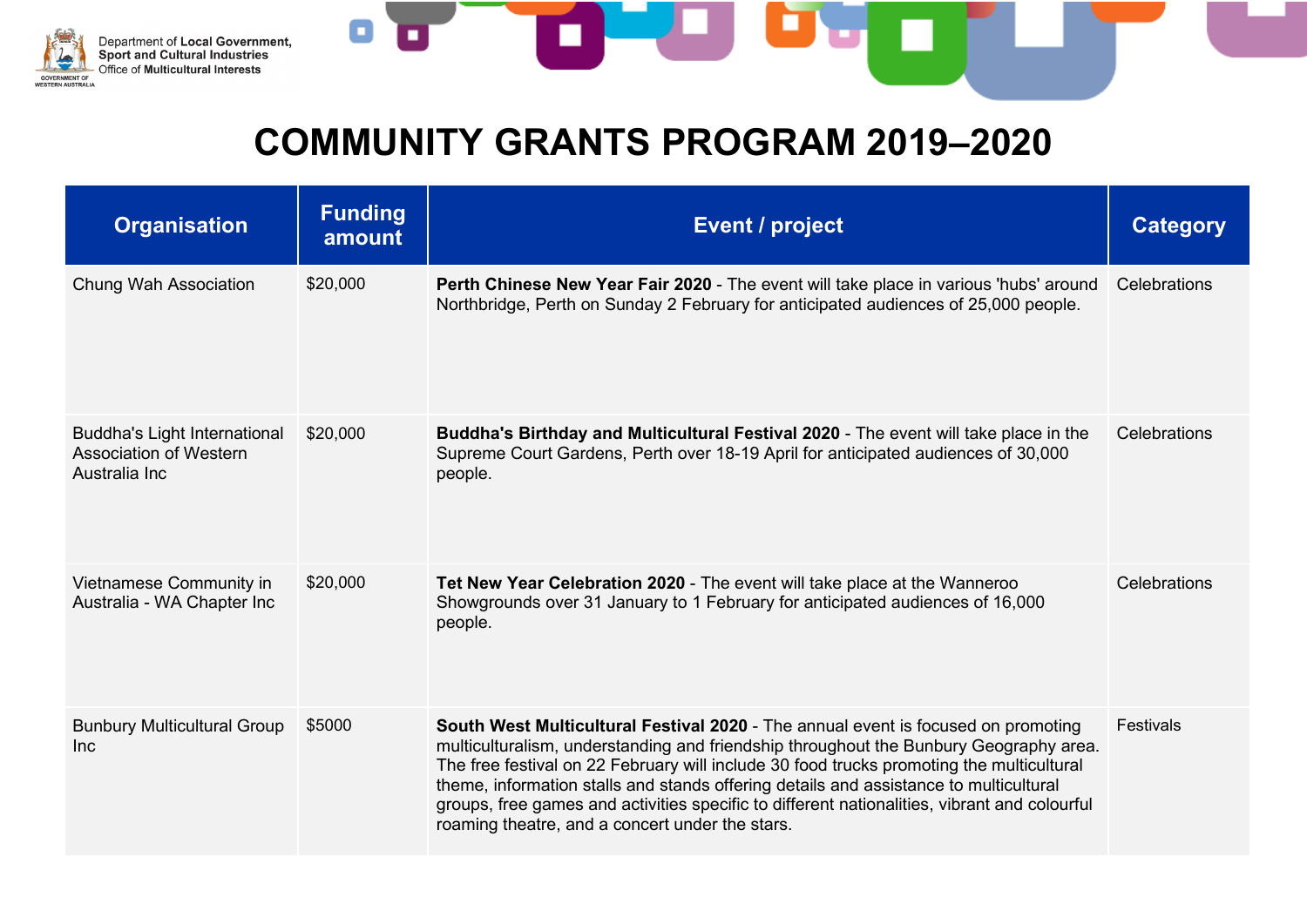

| <b>Organisation</b>                                                     | <b>Funding</b><br>amount | <b>Event / project</b>                                                                                                                                                                                                                                                                                                                                                                                                                           | <b>Category</b>  |
|-------------------------------------------------------------------------|--------------------------|--------------------------------------------------------------------------------------------------------------------------------------------------------------------------------------------------------------------------------------------------------------------------------------------------------------------------------------------------------------------------------------------------------------------------------------------------|------------------|
| Shire of Katanning                                                      | \$5000                   | <b>Katanning Harmony Festival 2020 - This annual festival celebrating Harmony Week</b><br>aims to showcase the cultural diversity of the upper Great Southern region of Western<br>Australia. The free street event will be held on 14 March 2020 in Clive Street, Katanning<br>and will represent over 45 nationalities in a program including a community parade,<br>stage entertainment, an international food village and a Kids/Youth Zone. | Festivals        |
| Polish Club General W.<br>Sikorski WA Inc                               | \$5000                   | Polish-Hungarian Friendship Day 2020 - This free outdoor event on 28 March at the<br>Polish Club Sikorski in Bellevue will include family-friendly entertainment and children's<br>activities to engage the broader community in this celebration. The event will be<br>delivered in partnership by four community groups and is expected to attract up to 900<br>people.                                                                        | <b>Festivals</b> |
| <b>Multicultural Talent</b><br>Academy Inc                              | \$5000                   | International Youth Artists Kaleidoscope Festival 2020 - This two-day cultural event<br>at Rixon Theatre, Como will exhibit the talents of multicultural children and young<br>people in a stage contest, leading up to a free community festival on 16 May which will<br>feature the winning performers, participatory games and crafts activities, a photo<br>exhibition, a traditional costume parade and traditional food stalls.            | Festivals        |
| Organisation of African<br><b>Community of Western</b><br>Australia Inc | \$5000                   | <b>Jambo Africa 2020</b> - Jambo Africa is the largest annual African festival in Western<br>Australia presenting a diverse array of vibrant African music, dancing, arts, cultural<br>performances and authentic food. The event will be held in partnership with the City of<br>Stirling at the Stirling Civic Gardens on 29 February with a program showcasing over 35<br>African-Australian communities and organisations.                   | <b>Festivals</b> |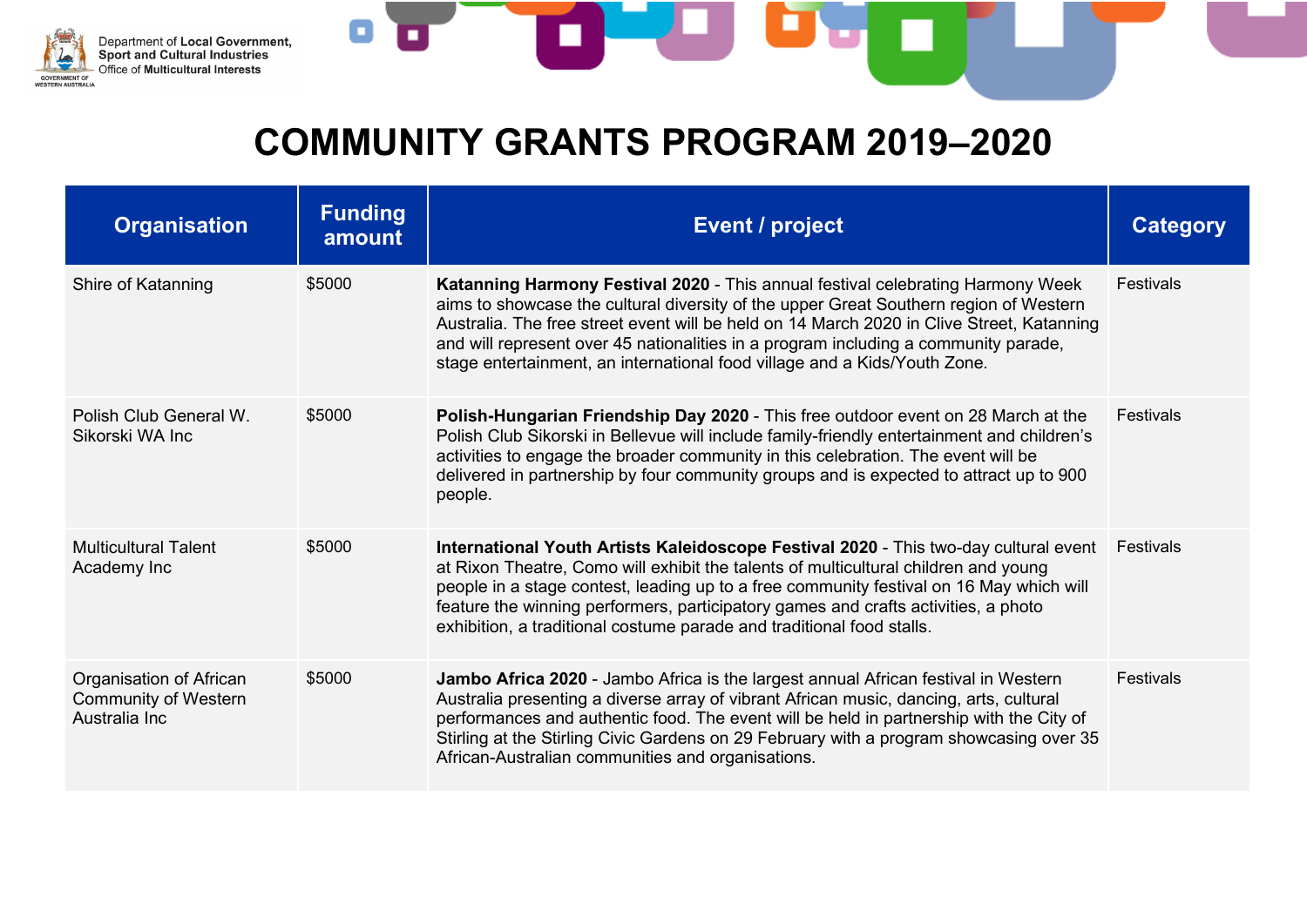

| <b>Organisation</b>                        | <b>Funding</b><br>amount | <b>Event / project</b>                                                                                                                                                                                                                                                                                                                                                                                                  | Category         |
|--------------------------------------------|--------------------------|-------------------------------------------------------------------------------------------------------------------------------------------------------------------------------------------------------------------------------------------------------------------------------------------------------------------------------------------------------------------------------------------------------------------------|------------------|
| Japan Festival Inc                         | \$5000                   | Japan Festival Matsuri 2020 - This free annual event aims to showcase contemporary<br>and traditional Japanese culture through a program of stage performances, martial arts<br>demonstrations, Japanese kimono and cosplay parades, information and activity stalls,<br>and at least 25 food stalls. Now in its sixth year, the event will be held on 7 March in a<br>new larger location in Elizabeth Quay, Perth.    | Festivals        |
| <b>Edmund Rice Centre WA</b><br><b>Inc</b> | \$5000                   | Mirrabooka Celebrating Harmony Week 2020 - This annual festival celebrating<br>Harmony Week will be held on 20 March. The program comprises cultural display and<br>performances by local artists and school students, interactive activities and<br>entertainment for children, a halal sausage sizzle, and at least 30 stalls.                                                                                        | <b>Festivals</b> |
| <b>Australian Arab Association</b><br>Inc  | \$5000                   | Arab Festival 2020 - This free family-friendly festival to be held in March at Burswood<br>Park aims to display and celebrate the vibrant cultures and traditions of the 22 Arab<br>nations. The festival will include rides and games for children and young people, stalls<br>and activities showcasing Arabic food and culture, and a program of culturally diverse<br>stage performances.                           | <b>Festivals</b> |
| Australian Arab Association<br><b>Inc</b>  | \$5000                   | Multicultural Eid al Fitr Carnival 2020 - The family-friendly festival to be held on 23<br>May at Burswood aims to showcase the diverse cultures and traditions of Muslim<br>communities who celebrate Eid. The festival will include a carnival of rides and games<br>for children and young people, stalls and activities showcasing multicultural food and<br>culture, and a program of cultural stage performances. | Festivals        |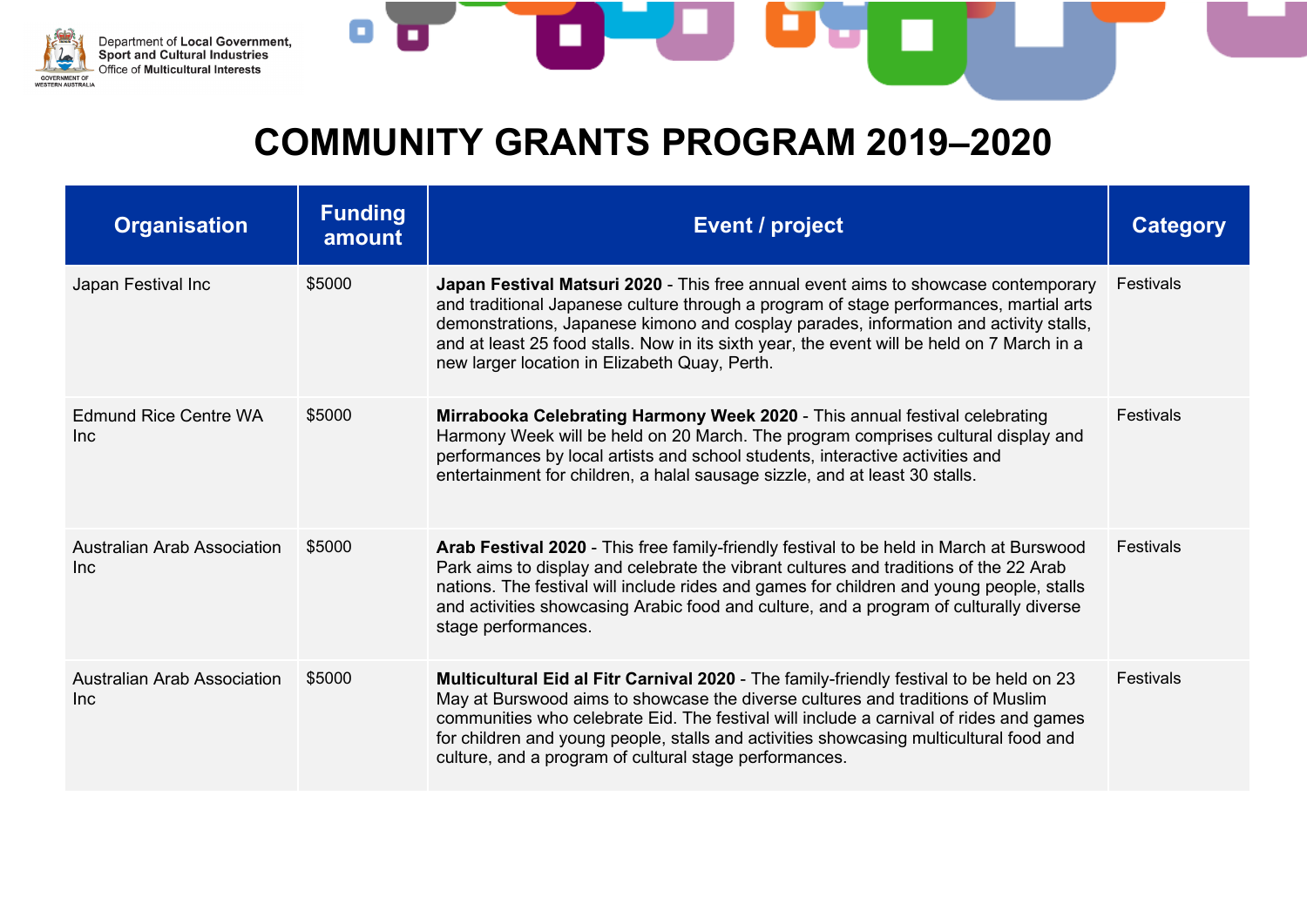

| <b>Organisation</b>                                       | <b>Funding</b><br>amount | <b>Event / project</b>                                                                                                                                                                                                                                                                                                                                                                                                                                                                                     | <b>Category</b>              |
|-----------------------------------------------------------|--------------------------|------------------------------------------------------------------------------------------------------------------------------------------------------------------------------------------------------------------------------------------------------------------------------------------------------------------------------------------------------------------------------------------------------------------------------------------------------------------------------------------------------------|------------------------------|
| <b>Italian Communities Perth</b><br>Inc                   | \$5000                   | <b>Colours of Italy 2020</b> - This free family event aims to attract members of the Italian<br>community and the broader community through an exciting program of traditional Italian<br>music and dance, Italian food, coffee and ice-cream, displays of luxury Italian cars and<br>motorbikes, stalls selling Italian products and Italian cooking classes. The event will be<br>held on 25 October at the Stirling Civic Gardens.                                                                      | <b>Festivals</b>             |
| Indian Society of WA Inc                                  | \$50,000                 | Family Welfare to Prevent Domestic Violence and Women Empowerment - The<br>Indian Society of Western Australia (ISWA) in partnership with its member associations<br>and Ishar Multicultural Women's Health Centre will deliver a domestic violence<br>awareness, prevention and support program for Indian families in targeted areas across<br>Perth.                                                                                                                                                    | <b>Strategic</b><br>Projects |
| <b>Beacon Central Community</b><br><b>Resource Centre</b> | \$2000                   | Experience India - The Flavoursome Way - The Beacon Central CRC will host an<br>interactive cooking workshop on 18 March led by a local Indian community member as<br>a way for the local and surrounding community members to develop new cooking skills<br>and intercultural understanding. Following the workshop, the participants will be invited<br>to share their cooked meal together.                                                                                                             | <b>Harmony Week</b>          |
| <b>Centacare Employment and</b><br>Training               | \$2000                   | We Are One. We Are Many. - This two-day project planned for 16 and 17 March,<br>involves 185 participants from Centrecare's SEE (skills for education and employment)<br>program, who are a diverse group of students from Africa, Asia and the Middle East.<br>Alongside Maori artist Gavin Gracie, students will design a mural to be displayed on<br>Albany Highway, Gosnells. Aboriginal students from the Kadadjiny Bidi program will<br>design t-shirts to further promote the Harmony Week message. | <b>Harmony Week</b>          |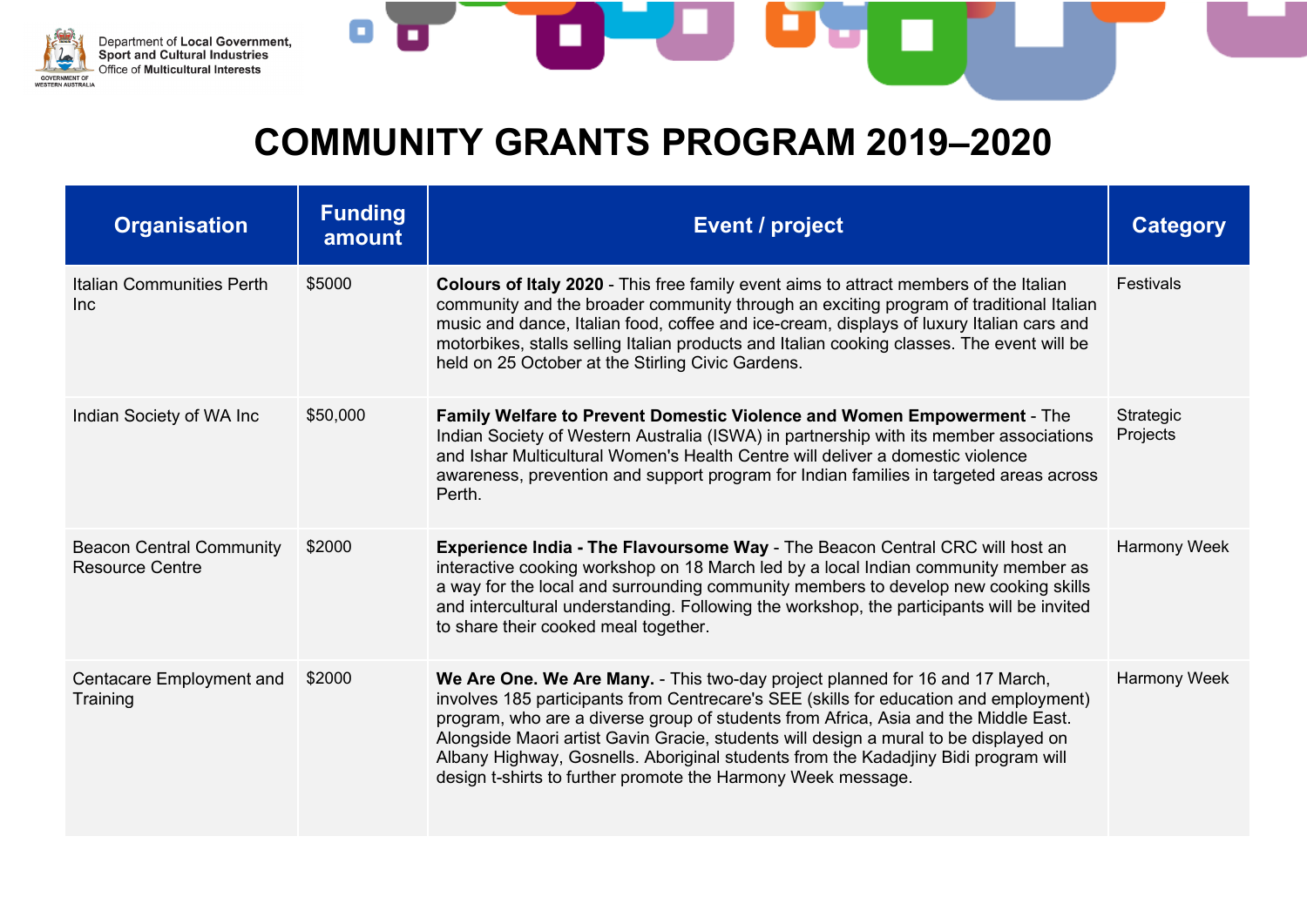

O

| <b>Organisation</b>                                                   | <b>Funding</b><br>amount | <b>Event / project</b>                                                                                                                                                                                                                                                                                                                                                                                                                                                                                                                                                             | Category     |
|-----------------------------------------------------------------------|--------------------------|------------------------------------------------------------------------------------------------------------------------------------------------------------------------------------------------------------------------------------------------------------------------------------------------------------------------------------------------------------------------------------------------------------------------------------------------------------------------------------------------------------------------------------------------------------------------------------|--------------|
| Dar Alargam Arabic<br><b>Multicultural Association</b><br>(DAAMA) Inc | \$2000                   | Harmony Ladies' Night - On 14 March at the Cannington Leisureplex, DAAMA will<br>host an evening of cultural performances, fashion, food and information sharing for<br>women from culturally diverse backgrounds. It is expected that over 130 women will<br>participate in the cultural program and another 105 women will attend the event as<br>spectators.                                                                                                                                                                                                                    | Harmony Week |
| Kids' Camps Inc (trading as<br>Cahoots)                               | \$2000                   | Family Fun Day Celebrating Community Inclusion and Diversity - Cahoots will host<br>a family fun day on 14 March in Kings Park of recreational activities focused on cultural<br>diversity including cultural dance workshops, African drumming, traditional arts and<br>crafts, yoga, bush tucker lessons and the CARAD food truck. The event is expected to<br>engage 175 participants and another 125 spectators.                                                                                                                                                               | Harmony Week |
| Kununurra Neighbourhood<br>House Inc                                  | \$2000                   | Harmony in the House - Kununurra Neighbourhood House will invite the community to<br>work with Warringarri Arts to design and paint a wall mural for the organisation's new<br>facility. The mural will be completed in time for a community celebration on 18 March<br>where an Aboriginal group will provide traditional bush tucker, a local Thai chef will<br>contribute traditional Thai cuisine and all members of the community are invited to bring<br>a dish from their own culture to share. It is expected at least 70 people will participate<br>and attend the event. | Harmony Week |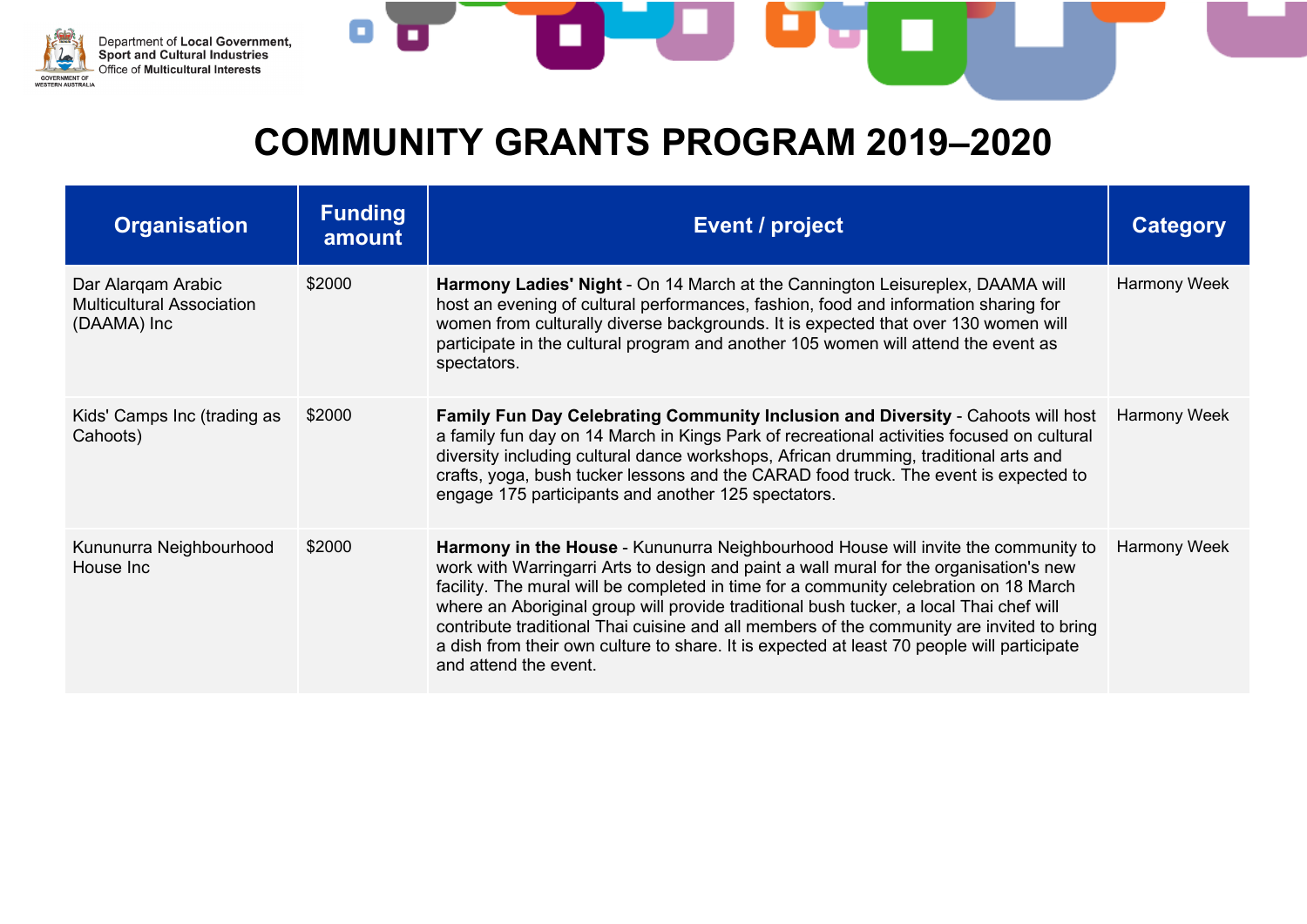

| <b>Organisation</b>                         | <b>Funding</b><br>amount | <b>Event / project</b>                                                                                                                                                                                                                                                                                                                                                                                                                                                                                                                                                                                                                                                                                                                                                                                                                                                                                                    | Category            |
|---------------------------------------------|--------------------------|---------------------------------------------------------------------------------------------------------------------------------------------------------------------------------------------------------------------------------------------------------------------------------------------------------------------------------------------------------------------------------------------------------------------------------------------------------------------------------------------------------------------------------------------------------------------------------------------------------------------------------------------------------------------------------------------------------------------------------------------------------------------------------------------------------------------------------------------------------------------------------------------------------------------------|---------------------|
| <b>Mercy Community Services</b>             | \$2000                   | Mirrabooka Community Market - Harmony Week Stage Celebrations - The<br>Harmony Week Stage Celebrations will be held as part of the Mirrabooka community<br>markets on 19 March 2020. The Harmony Week market will be the final market for the<br>summer and will have cultural activities and a main stage with entertainment. Activities<br>include an African dance workshop led by entertainer Bella Ndayizeye, music by<br>Aboriginal musicians Phil Bartlett and Natasha Eldridge, a performance by the Little<br>Djindahs dance group, and music from the Julius Lutero group. There will be children's<br>activities, stalls, busking musicians and the Community Arts Network's Lotterywest<br>Story Street project. The markets are planned and delivered by a community reference<br>group made up of culturally diverse community members. Over 3000 people are<br>expected to attend the Harmony Week market. | <b>Harmony Week</b> |
| <b>Midwest Multicultural</b><br>Association | \$2000                   | Harmony Festival 2020 - The Harmony Festival to be held on 14 March in Geraldton is<br>an annual celebration of the rich cultural diversity of the Mid West region and includes a<br>variety of cultural food stalls, activities and performances. The festival finale is the<br>Parade of Nations which showcases a collection of international flags for over 60<br>nations represented within the community.                                                                                                                                                                                                                                                                                                                                                                                                                                                                                                           | Harmony Week        |
| <b>Multicultural Talent</b><br>Academy      | \$2000                   | Harmonious Connections: Art and Culture - The Harmonious Connections: Art and<br>Culture event will be held at the North Perth Town Hall on 14 March 2020. The event is<br>targeted at multicultural communities and the broader community with activities for all<br>ages. Activities include arts and crafts such as embroidery, knitting, jewellery making,<br>and mosaic making. The event will also feature music and dance performances, a<br>costume parade, photography workshop, dance workshop and hair styling workshop.                                                                                                                                                                                                                                                                                                                                                                                       | Harmony Week        |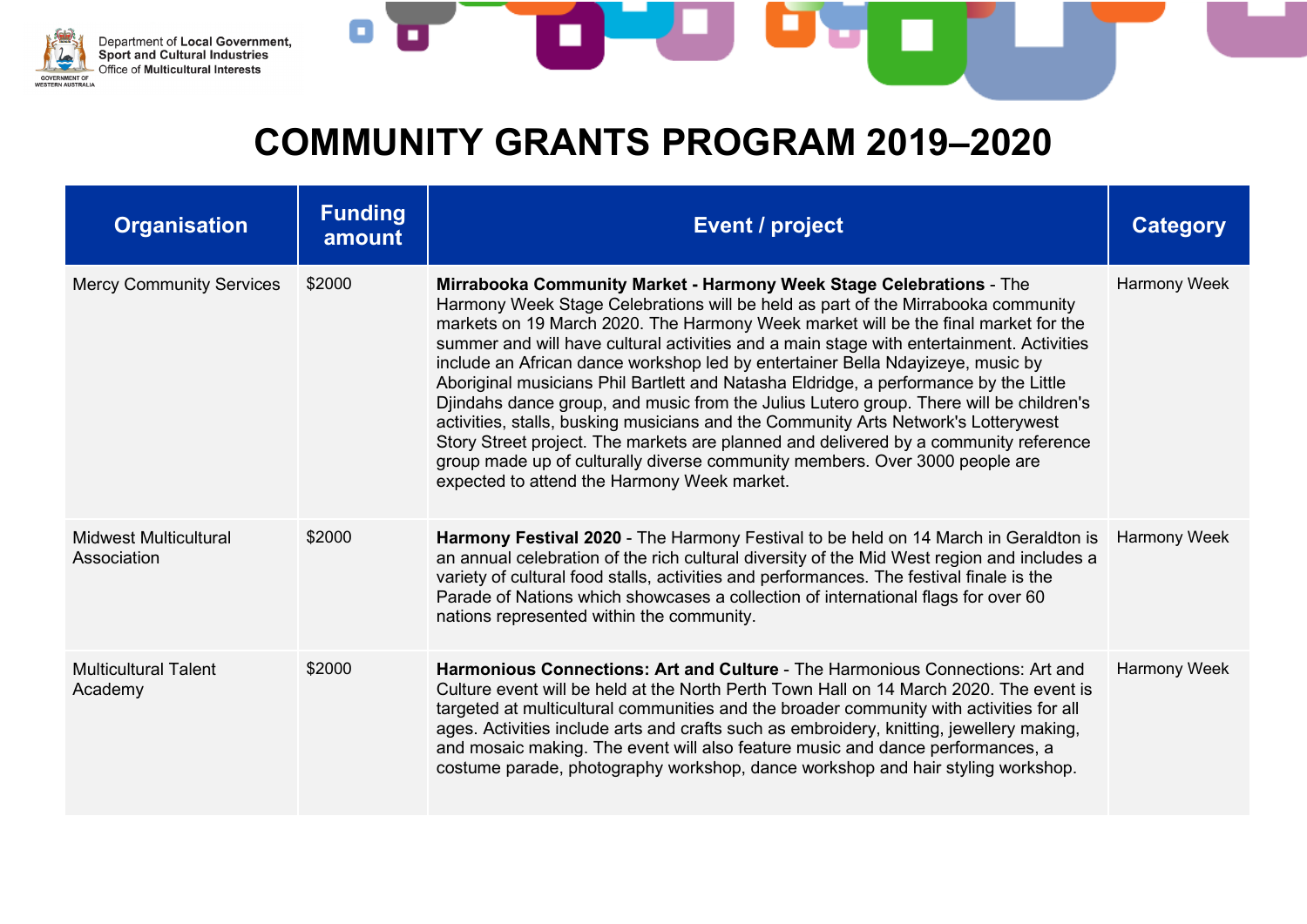

| <b>Organisation</b>                                         | <b>Funding</b><br>amount | <b>Event / project</b>                                                                                                                                                                                                                                                                                                                                                                                                                                                                                                                                                                                                                                                | <b>Category</b>     |
|-------------------------------------------------------------|--------------------------|-----------------------------------------------------------------------------------------------------------------------------------------------------------------------------------------------------------------------------------------------------------------------------------------------------------------------------------------------------------------------------------------------------------------------------------------------------------------------------------------------------------------------------------------------------------------------------------------------------------------------------------------------------------------------|---------------------|
| <b>Pingelly Community</b><br><b>Resource Centre Inc.</b>    | \$2000                   | <b>Pingelly Colour Trail</b> - Pingelly Colour Trail uses yarn-bombing to engage the<br>community and share the cultural diversity and creative talent of local people. The<br>week-long project commences with workshops to show the community how to knit and<br>crochet. Participants will have time to work on their creation, before 'installation day'<br>where Parade St in Pingelly will be decorated with the displays. Planning of the event<br>will include community members and the local Noongar community. 50 participants will<br>take part in the art project, with attendance on installation day expected to reach over<br>1000 community members. | Harmony Week        |
| Pojulu Community<br>Association in Western<br>Australia Inc | \$2000                   | Pojulu community and Kuku community Harmony Celebration -<br>The Harmony Celebration brings the Pojulu and Kuku communities together to<br>showcase the food, dance and stories of each culture. The event will be held at Dianella<br>Community Centre on 14 March 2020 and aims to build intercultural understanding and<br>trust between the groups through the sharing of information and experiences.                                                                                                                                                                                                                                                            | <b>Harmony Week</b> |
| <b>Rainbow Coast</b><br>Neighbourhood Centre                | \$2000                   | Harmony Cultural Showcase - The Harmony Cultural Showcase will be held in the<br>Albany town square on 21 March 2020. The event celebrates the diversity of the Albany<br>community and involves members of the CaLD community in the showcase of cultural<br>activities and displays including music and dance performances, weaving, martial arts<br>and food. The event will be delivered in partnership with City of Albany and Greenskills,<br>and over 1000 people are expected to attend.                                                                                                                                                                      | <b>Harmony Week</b> |
| <b>Shark Bay Community</b><br><b>Resource Centre</b>        | \$2000                   | World Harmony Vision 2020 - The Shark Bay CRC will work with the Shark Bay Youth<br>Group to host a free event on 14 March in Denham where community members are<br>invited to participate in interactive cultural activities, play traditional sports and sample<br>traditional cuisines of different countries around the world. About 100 participants will<br>work through a series of country-themed 'stations' and will have a passport to stamp as<br>they complete each activity.                                                                                                                                                                             | <b>Harmony Week</b> |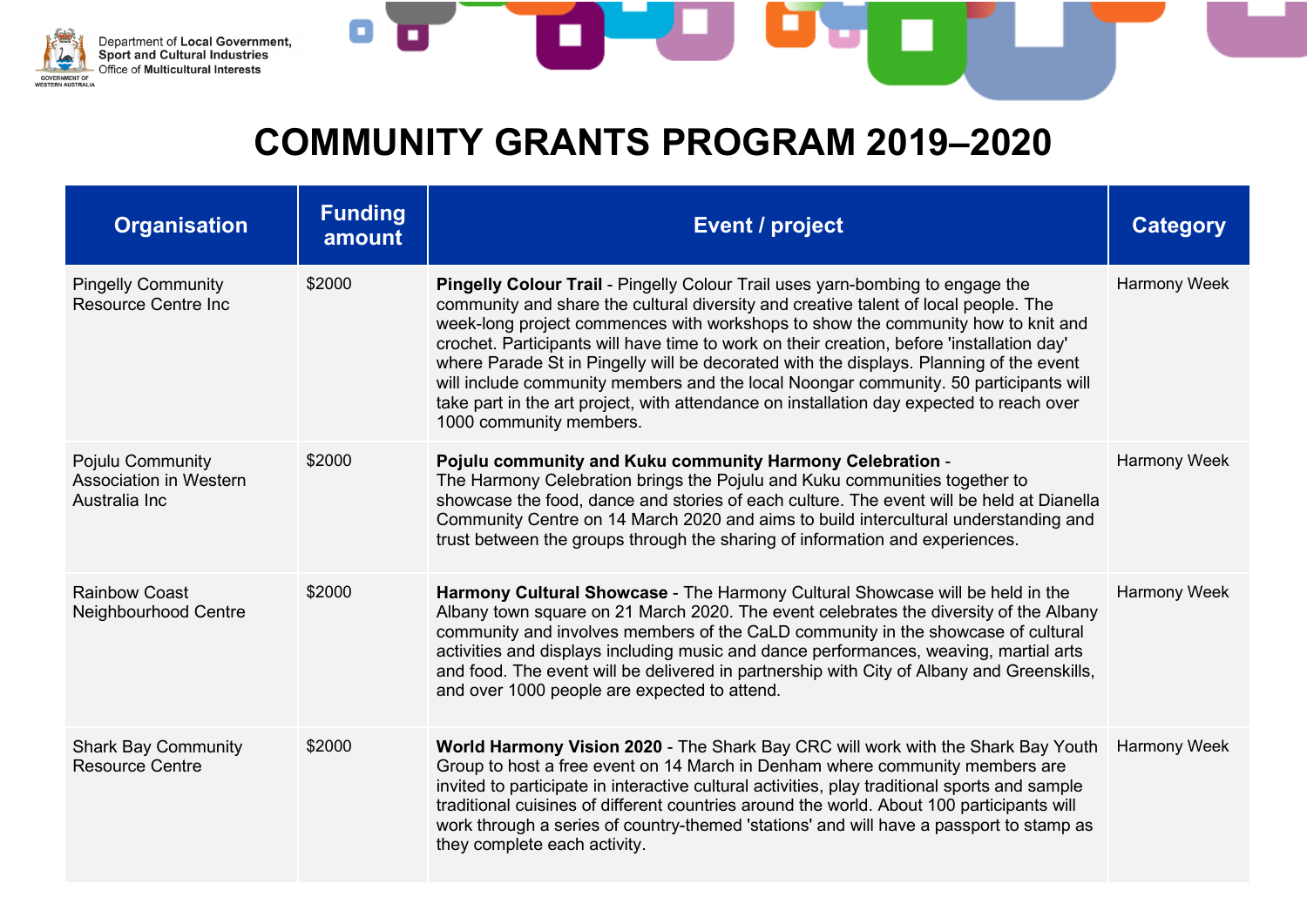

o

| <b>Organisation</b>                                    | <b>Funding</b><br>amount | Event / project                                                                                                                                                                                                                                                                                                                                                                                                                                                                                                | <b>Category</b>     |
|--------------------------------------------------------|--------------------------|----------------------------------------------------------------------------------------------------------------------------------------------------------------------------------------------------------------------------------------------------------------------------------------------------------------------------------------------------------------------------------------------------------------------------------------------------------------------------------------------------------------|---------------------|
| Shire of Merredin                                      | \$2000                   | <b>International Food Festival - Hosted by a working group of CaLD community</b><br>representatives, this annual event at the Cummins Theatre on 20 March invites all<br>community members to share and celebrate the traditional foods and cultures of their<br>ancestries with the broader community. The event will also involve a cooking<br>demonstration by a professional chef. It is expected that 100 community members will<br>contribute to the event, with an additional 500 people attending.     | <b>Harmony Week</b> |
| <b>South Sudan Community</b><br>Association of WA Inc. | \$2000                   | Our stories: South Sudanese experience of finding home -<br>The Our Stories project aims to raise awareness of diversity and inclusion by sharing<br>stories of migrant experiences. The exhibit will be hosted from 14 -21 March and will<br>include a showcase of work from Marin Manyung, a South-Sudanese artist from Victoria<br>and an interactive theatre performance featuring storytelling by South-Sudanese<br>migrants of all ages. An audience of approximately 220 people are expected to attend. | <b>Harmony Week</b> |
| The Ellenbrook Mile (WA)<br><b>Inc</b>                 | \$2000                   | Ellenbrook Mile Harmony Walk - The Ellenbrook Mile Harmony Walk on 14 March<br>2020 is planned to involve groups from different CaLD communities in Ellenbrook. The<br>group will walk 3-4kms around the Ellenbrook area before joining to gather at a park to<br>celebrate the food, music and dance of various cultures. Up to 300 people are expected<br>to participate in the day's activities.                                                                                                            | Harmony Week        |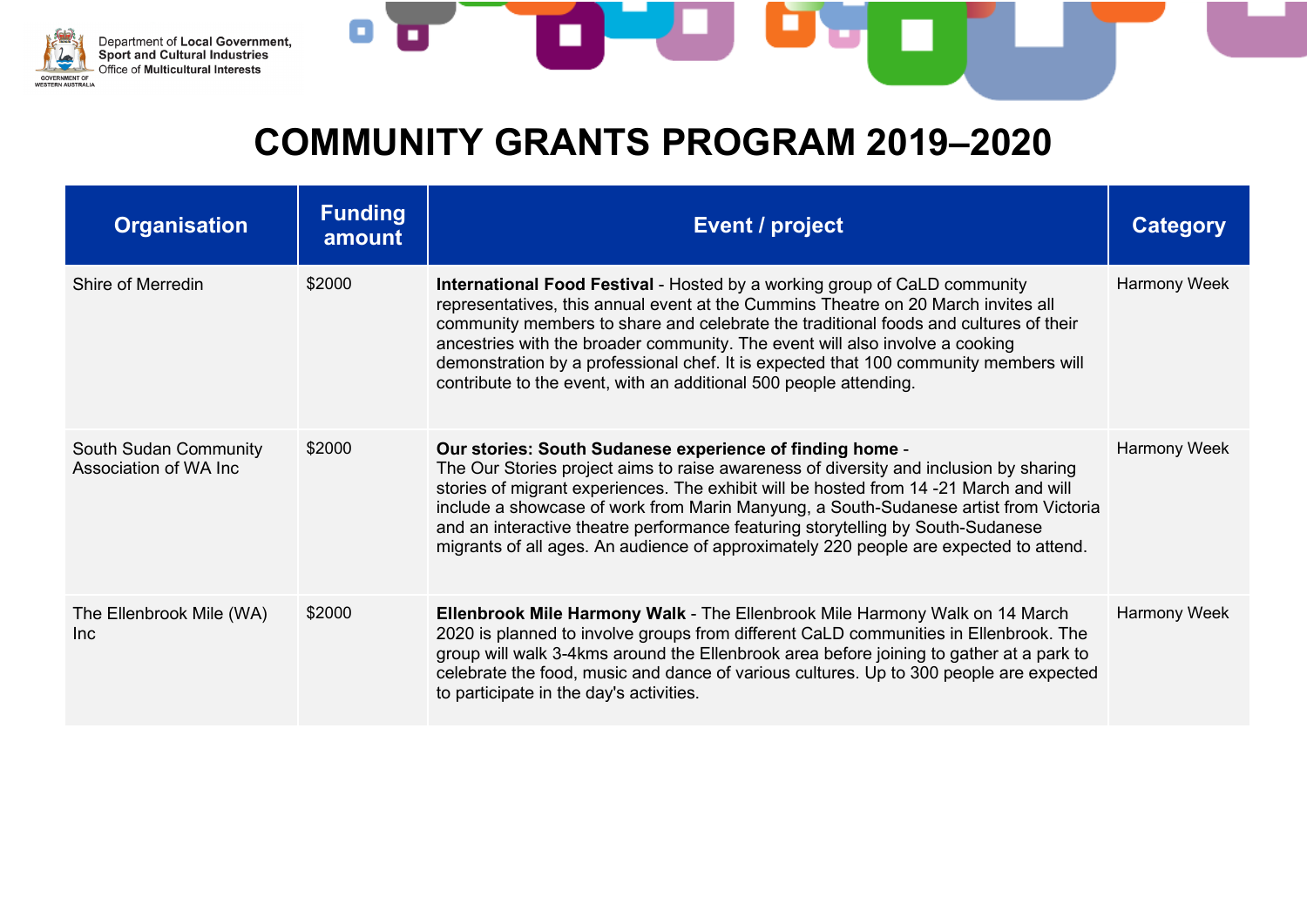

| <b>Organisation</b>                                      | <b>Funding</b><br>amount | <b>Event / project</b>                                                                                                                                                                                                                                                                                                                                                                                                                                                                                                                                                                                                                                                                                                                                                      | <b>Category</b>     |
|----------------------------------------------------------|--------------------------|-----------------------------------------------------------------------------------------------------------------------------------------------------------------------------------------------------------------------------------------------------------------------------------------------------------------------------------------------------------------------------------------------------------------------------------------------------------------------------------------------------------------------------------------------------------------------------------------------------------------------------------------------------------------------------------------------------------------------------------------------------------------------------|---------------------|
| <b>WA Classical Music</b><br>Connect Inc                 | \$2000                   | <b>Classical Music in Harmony - Classical Music in Harmony will take place at St</b><br>Edmunds Church in Wembley on 20 March 2020. The event includes a concert with<br>professional classical musicians playing classical music from around the world and will<br>be followed by a morning tea. The event will be promoted to senior's groups and<br>cultural organisations and individuals will be invited to nominate their favourite classical<br>composers from their home country to present a piece at the concert. 100 people are<br>expected to attend the event.                                                                                                                                                                                                 | Harmony Week        |
| <b>WA Russian Educational</b><br>and Cultural Centre Inc | \$2000                   | Harmony Day Picnic 2020 - The Harmony Picnic will take place at Neil McDougall<br>Park on 15 March 2020. The event will include dancing, music, food and traditional<br>games and is targeted at Russian-speaking communities in Perth. The event is<br>delivered in collaboration with the Lomonosov Russian school, the Kazakhstan<br>Community of WA, the Hellenic Community of WA and the Ovation Russian dance<br>group. Over 200 people are expected to attend.                                                                                                                                                                                                                                                                                                       | Harmony Week        |
| <b>Westnam United Soccer</b><br>Club Inc                 | \$2000                   | 2020 V League Soccer Tournament Grand Final - The Westnam United sporting club<br>was formed by a group of Vietnamese-Australians living around Marangaroo,<br>Mirrabooka, Koondoola, Balga, Alexander Heights and Ballajura with a shared goal to<br>meet weekly to kick a soccer ball around in a social atmosphere. The club's members<br>now come from all over the world, with a third of members being recent migrant or<br>refugee arrivals to Australia. The club hosts the V League Soccer Competition in<br>February and March annually, and in 2020 the tournament grand final and celebration<br>event will be scheduled on 22 March to coincide with Harmony Week. It is expected 350<br>people will participate in the tournament to audiences of 550 people. | <b>Harmony Week</b> |